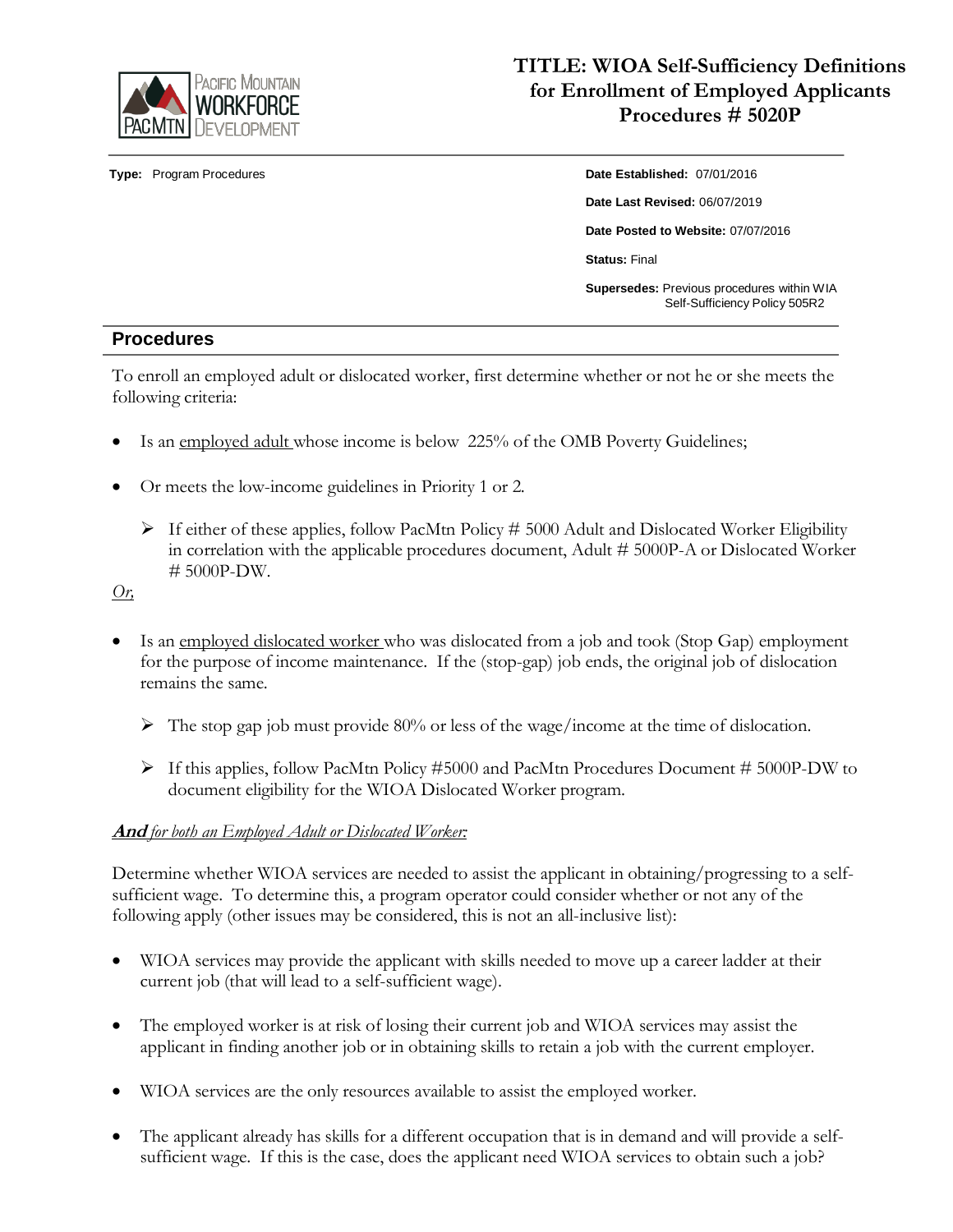## **WIT System Data Entry Requirements (WorkSource Integrated Technology System, previously Skies)**

For all applicable and required WIOA and or Wagner-Peyser applicant or participant Career, Training or Follow-Up Service data entry requirements, to include but not be limited to the following:

- Applicant or Participant Registrations,
- Program Enrollments,
- Eligibility Determinations (as detailed in policy #5000),
- $\bullet$  IEPs,
- ITA's and Training Program Enrollments/Service Delivery,
- Training paid by others,
- Training/Program Completions
- Support Services,
- $\bullet$  Exits,
- Follow-Up Services, and
- Case Note Entries

Please follow all current and future Workforce Integrated Technology (WIT), System guidance, training, instructional materials and direct departmental or program supervisor instruction and policies developed.

If applicant or participant information is already entered in the WIT System, staff must verify that the information is current and/or make updates. If required by program, print out the applicable or necessary document, obtain signatures and place in the hard copy file. Please note all system data updates or changes in case note.

To deliver Career or Training Services, the program staff person is required to enter participant and program specific data which will create an Individual Employment Plan/Service Plan.

2